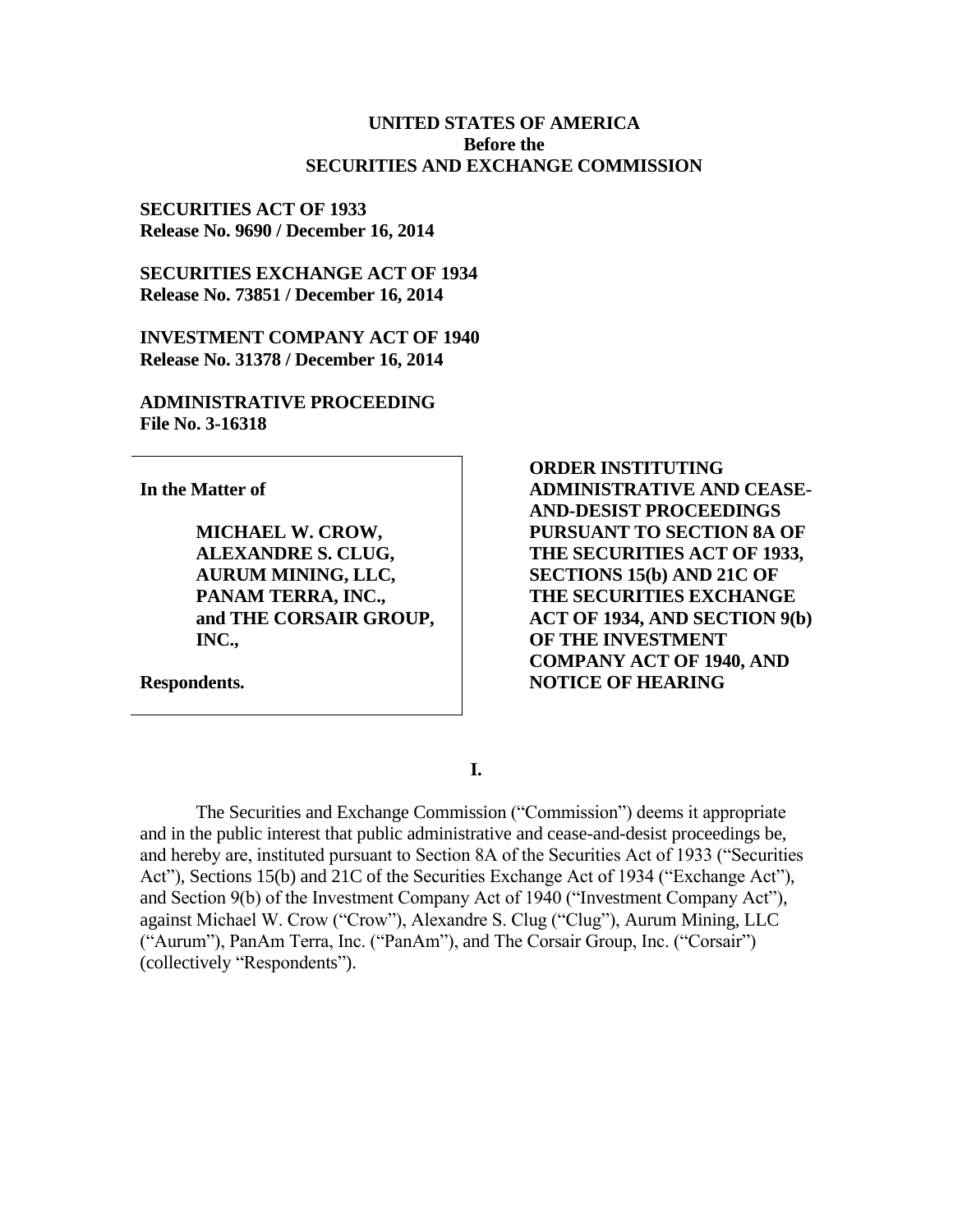After an investigation, the Division of Enforcement alleges that:

## **A. RESPONDENTS**

1. **Crow**, age 55, was a resident of Miami, Florida, and Lima, Peru during the relevant period. Until early 2014, Crow was a principal and manager of Aurum, a privately-held company that purported to own and operate gold mines in Brazil and Peru. Together with Clug, Crow also owned and controlled Corsair, an entity that purported to provide consulting services to businesses. Crow also participated in the management of PanAm, a public company whose stock was registered with the Commission, though he has been barred since 1998 from serving or acting as an officer or director of a public company. In 2008, Crow was also barred from associating with any broker, dealer or investment adviser. In 2010, Crow filed for personal bankruptcy.

2. **Clug**, age 46, was a resident of Miami, Florida and Lima, Peru during the relevant period. Clug is a principal and manager of Aurum and, together with Crow, owned and controlled Corsair. Clug served as PanAm's CEO and Chairman of the Board from at least April 2011 until July 2012, when he resigned as CEO but remained as Chairman. Clug did not hold any securities industry licenses during the relevant period.

3. **Aurum** is a Nevada limited liability company established in April 2011, with its principal place of business in Miami, Florida. Crow and Clug each owned 50% of Aurum's voting shares during the relevant period. Crow and Clug served as managers of Aurum. Aurum was not registered with the Commission in any capacity during the relevant period.

4. **PanAm** is a Nevada corporation with its principal place of business in Miami, Florida. Formerly known as Duncan Technology Group, PanAm evolved from an entity which existed since 2001. In April 2011, it was renamed "PanAm Terra, Inc.," and registered its common stock with the Commission pursuant to Section  $12(g)$  of the Exchange Act. PanAm deregistered its common stock in May 2013.

5. **Corsair** is a Florida corporation incorporated in April 2011 with its principal place of business in Miami, Florida. Corsair was owned and controlled by Crow and Clug. Corsair was not registered with the Commission in any capacity during the relevant period.

## **B. OTHER RELEVANT INDIVIDUALS AND ENTITIES**

6. **Aurum Mining Peru, S.A.** ("Aurum Peru") is a Peruvian subsidiary of Aurum based in Lima, Peru. Crow and Clug controlled the finances and operations of Aurum Peru during the relevant period. Aurum Peru received more than \$2 million dollars in proceeds from Aurum investors.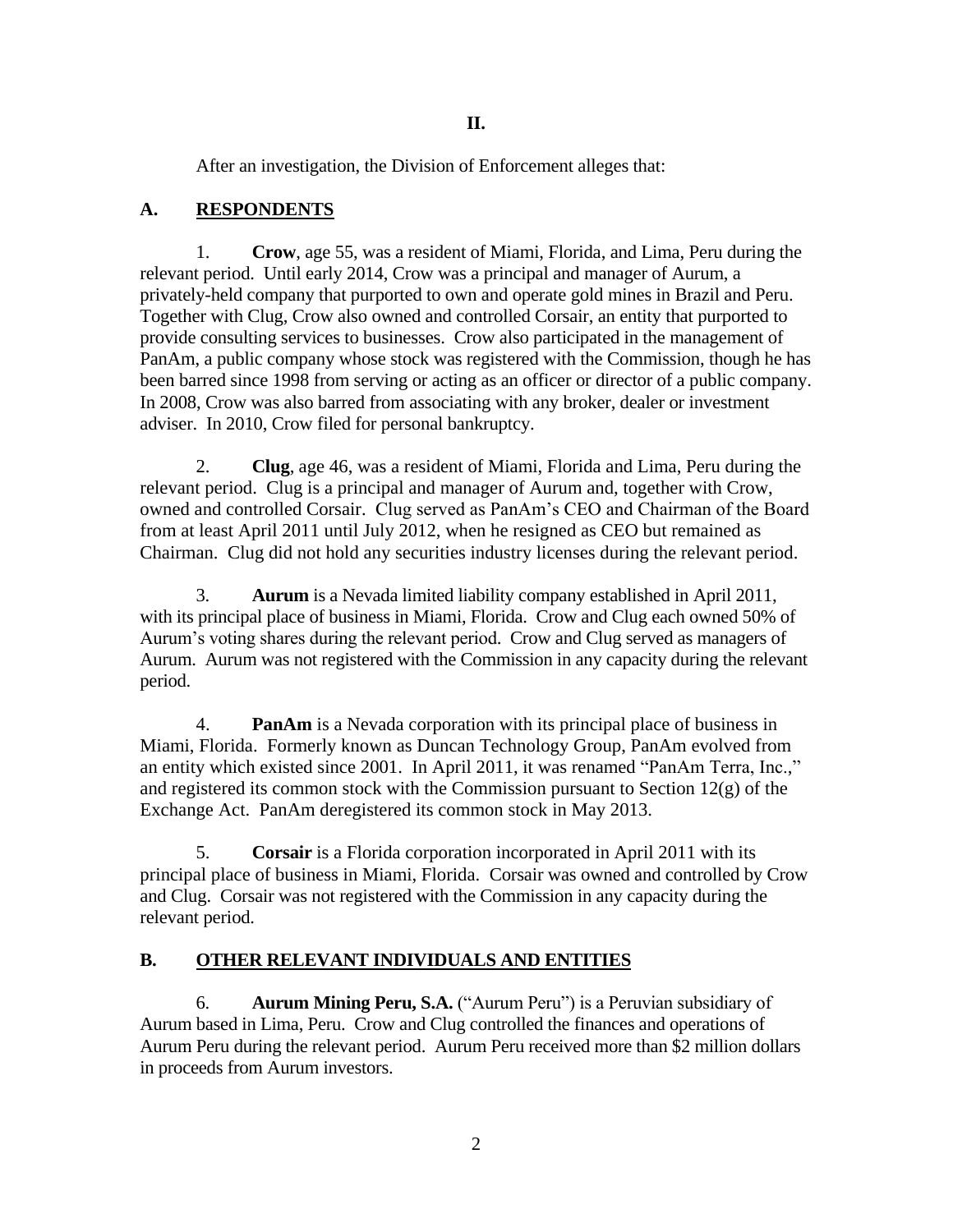7. **Arthom Participacoes, Ltda.** ("Arthom") was a Brazilian entity owned or controlled by two individuals located in Brazil during the relevant period.

8. **Batalha Mineradora, Ltda.** ("Batalha JV") was a joint venture operation between Aurum and Arthom for the acquisition and operation of a piece of mineral property in Brazil called Batalha.

9. **ABS Manager, LLC** ("ABS") is a limited liability company formed in Arizona in 2009, with its principal place of business in La Jolla, California.

# **C. FACTS**

## *Crow is Enjoined and Barred for his Previous Violative Conduct*

10. On September 24, 1996, the Commission filed an action alleging, among other things, that Crow, as President and Chairman of the Board of Wilshire Technologies, Inc. ("Wilshire"), a public company, caused Wilshire to materially overstate its earnings through various fraudulent schemes and also that Crow engaged in insider trading. SEC v. Crow, 96-cv-1661 (S.D. Cal.).

11. On April 16, 1998, the District Court for the Southern District of California entered a judgment that: (1) permanently enjoined Crow from violating Section 17(a) of the Securities Act and Sections 10(b), 13(a), 13(b)(2)(A) and 13(b)(2)(B) of the Exchange Act and Rules 10b-5, 12b-20, 13a-13, 13b2-1 and 13b2-2 thereunder; (2) ordered Crow to disgorge \$1,248,444 plus prejudgment interest of \$225,773, with the judgment satisfied by the resolution of a related securities class action lawsuit; and (3) stated that Crow "is permanently barred from acting as an officer or director of any issuer[.]" Crow consented to the entry of the judgment without admitting or denying the allegations.

12. The Commission then issued an order, with Crow's consent, denying Crow the privilege of appearing or practicing before the Commission as an accountant. Michael W. Crow, Exchange Act Rel. No. 39902 (Apr. 22, 1998).

13. On May 15, 2007, the Commission filed a second action against Crow, alleging, among other things, that Crow acted as an unregistered principal of Duncan Capital LLC, a registered broker-dealer, in violation of Section 15(a) of the Exchange Act. SEC v. Crow*,* 07-cv-3814 (S.D.N.Y.).

14. On November 5, 2008, after a bench trial in the District Court for the Southern District of New York, the district judge issued findings of fact, including that:

There is no assurance that Crow can be trusted in the future to comply with securities laws. Crow has not acknowledged any wrongdoing. He had been enjoined once already and has acted in breach of the terms of that consent agreement with the SEC. In his actions at the Duncans, he has demonstrated a willingness to disregard the advice of counsel and he took steps to cover up what he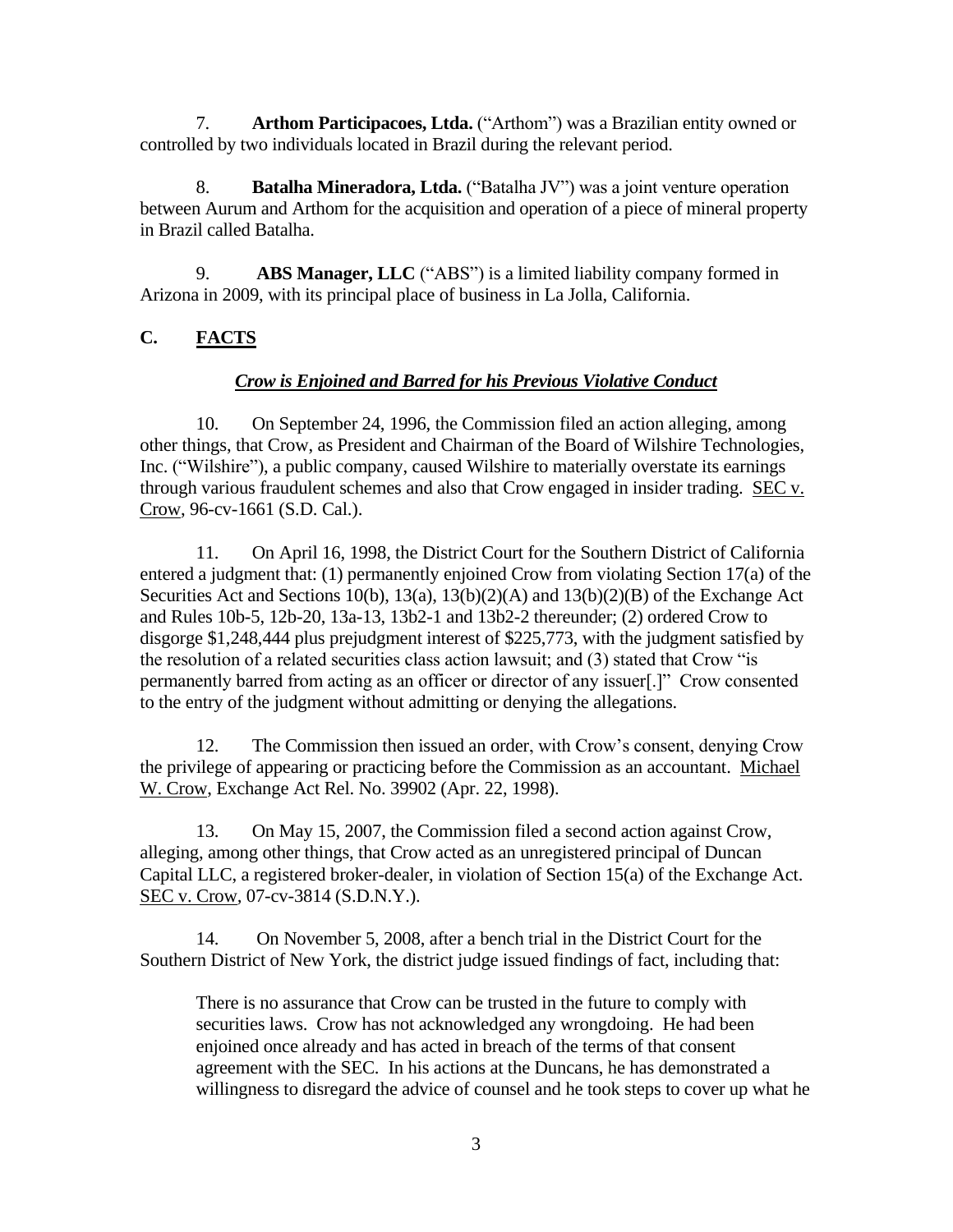was actually doing. His conduct was egregious and he acted with scienter. In addition, he perjured himself in this court.

15. On November 13, 2008, the District Court issued a final judgment that: (1) enjoined Crow from aiding and abetting violations of Sections 15(a), 15(b)(1), 15(b)(7) of the Exchange Act and Rules 15b3-1 and 15b7-1 thereunder; (2) ordered Crow to pay \$6,996,103.87 in disgorgement and prejudgment interest, jointly and severally with others; and (3) ordered Crow to pay a civil monetary penalty of \$250,000.

16. Based on the final judgment, the Commission instituted an administrative proceeding against Crow. Following a motion for summary disposition filed by the Commission's Division of Enforcement, the Administrative Law Judge issued an Initial Decision as to Crow, dated April 22, 2009, which stated that:

Crow's actions were egregious on their face, a fact affirmed by the findings [of the district judge] following a lengthy bench trial, and the almost five-and-a-half million dollars in disgorgement she ordered, exclusive of prejudgment interest. Based on evidence from Crow and others, [the district judge] found that Crow acted with scienter and that he perjured himself in court. Crow's actions were not isolated, but continued for over a year, and followed separate proceedings in 1998 where a federal district court enjoined him from future antifraud violations and barred him from serving as an officer or director of a public company, and the Commission, in an administrative proceeding, denied him the privilege of appearing before the Commission as an accountant. Crow's conduct demonstrates that he is an unreformed recidivist who poses a serious future threat to the investing public.

17. Based on those findings, Crow was barred from association with any broker, dealer or investment adviser. Michael W. Crow, Initial Decision Rel. No. 376 (Apr. 22, 2009). In May 2009, the Initial Decision became final. Michael W. Crow, Exchange Act Rel. 59982 (May 27, 2009).

18. On January 22, 2010, Crow filed a Voluntary Petition in the U.S. Bankruptcy Court for the Southern District of California under Chapter 7 of the Bankruptcy Code. Crow's petition stated that he had approximately \$28,000 in assets and \$11.5 million in liabilities, including judgments, liens, alimony, and child support. See In re Michael Wayne Crow, No. 10-000978-LT7 (Bankr. S.D. Cal. Jan. 22, 2010).

19. On January 20, 2012, the court-appointed bankruptcy trustee filed an action against Crow, alleging that Crow made fraudulent transfers, preferences and post-petition transfers. Trustee v. M.W. Crow Family, L.P., et al., 10-00978-LT7 (Bankr. S.D. Ca. Jan. 20, 2012).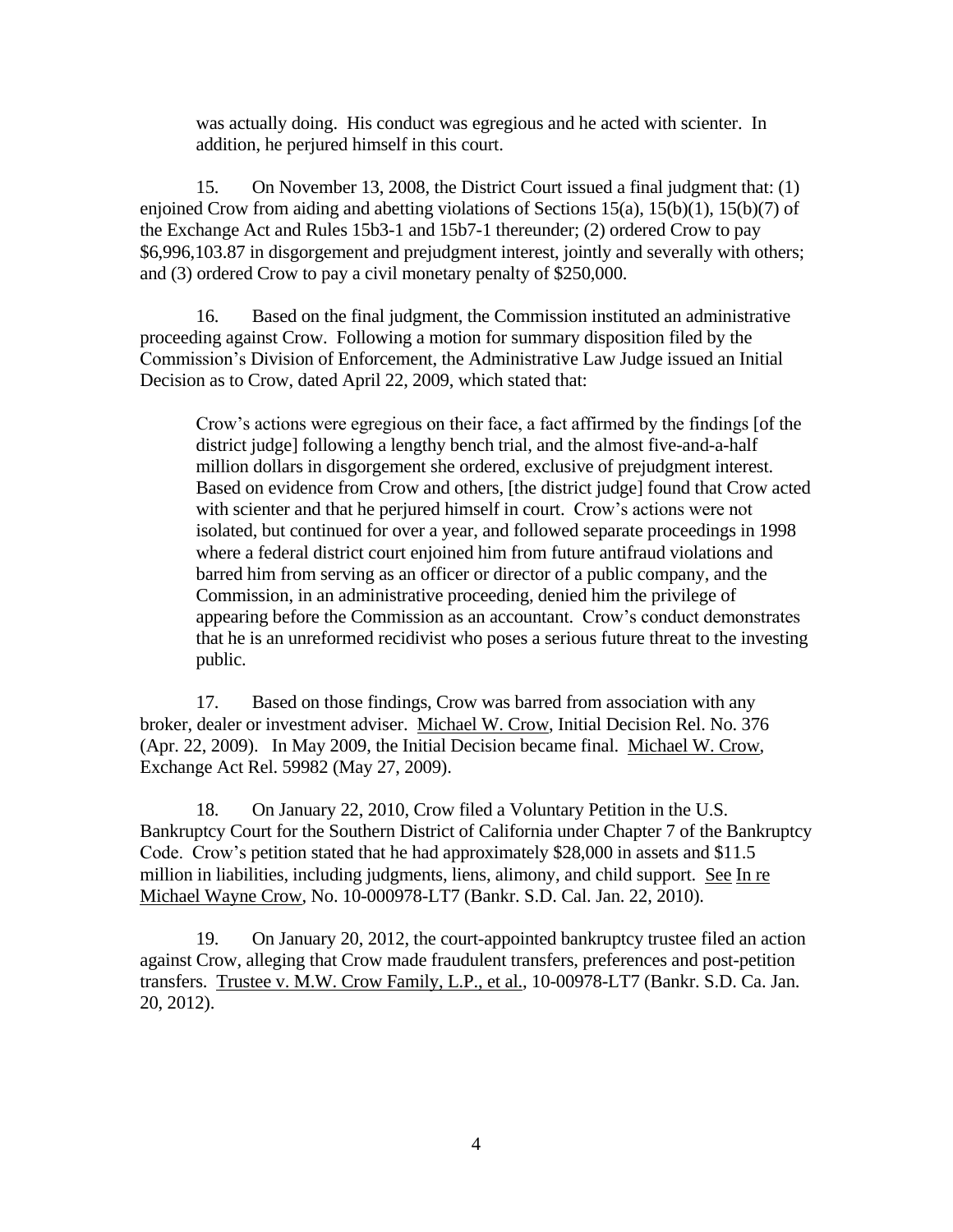### *Crow Devises New Money-Making Schemes*

20. In early 2010, after filing for bankruptcy, Crow began planning new moneymaking schemes.

21. Around that time, Crow and Clug used a shell entity, Duncan Technology Group, to launch PanAm, with the aim of getting it listed on an exchange as a publiclytraded company. In early 2011, Crow and Clug traveled to Brazil and Argentina. Upon their return, they caused PanAm to file a Form 10 with the Commission, registering its common stock under Section 12(g) of the Exchange Act.

22. In April 2011, Crow and Clug formed Corsair and Aurum. Crow and Clug used Aurum, PanAm and Corsair to raise funds from investors in the U.S., purportedly to launch farmland and gold mining operations in South America. However, neither Crow nor Clug had any expertise or experience in farmland management or the mining industry.

23. When they formed Aurum, Crow and Clug allocated to themselves 650,000 each in controlling Class B membership units in Aurum through their respective personal shell entities. Crow and Clug did not invest any of their own money in Aurum.

24. Corsair entered into consulting or advisory agreements with Aurum and PanAm. Through this structure, Crow and Clug collected fees from proceeds obtained from investors in Aurum and PanAm, even though Aurum and PanAm never generated any revenue. Between February 2012 and November 2013, Crow and Clug received at least \$600,000 in Corsair fees from Aurum and PanAm.

### *Respondents Fraudulently Offer and Sell Aurum Securities*

#### *The Aurum Convertible Notes and Term Sheet*

25. Between May and June 2011, Aurum, through a term sheet dated May 10, 2011 ("Term Sheet"), raised \$250,000 from nine investors in Florida and Connecticut through the offer and sale of "Senior Secured Convertible Notes." The notes were secured by Aurum's minimal assets and offered investors 8% return with a nine month maturity date. The notes also offered investors an option to convert their notes into equity at a 50% discount or \$2.50 per share at the earlier of the "Close" or maturity. The notes defined the "Close" as "the financing and closing of the acquisition on the land rights and mining rights for the Gold project known as Batalha."

26. The Term Sheet also stated that the note proceeds would be used to "complete due diligence including final report from engineers, legal, travel and costs related to the land purchase and startup operations." Instead, a majority of the funds raised went to personally benefit Crow and Clug.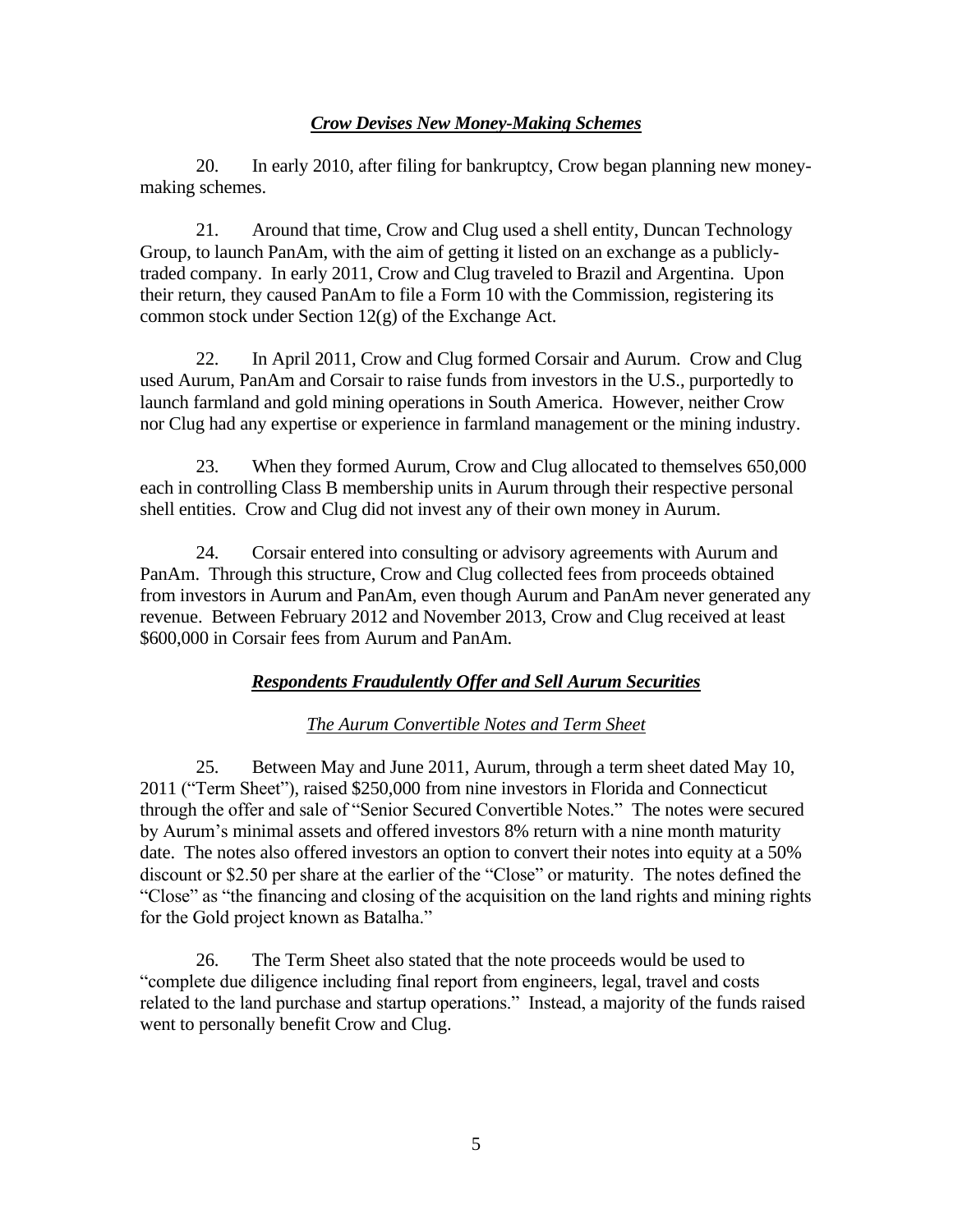### *The August 2011 PPM*

27. In August 2011, Crow, Clug and Aurum's Chief Financial Officer (the "CFO") started soliciting investors to invest in non-voting Class A equity membership units in Aurum at \$5 per unit. They provided investors, including some of the convertible note investors, with a Private Placement Memorandum dated August 1, 2011 (the "August 2011 PPM"). The August 2011 PPM provided a detailed description of Crow's professional background, including his designation as a CPA and his work experience prior to becoming President and Chairman of Wilshire. However, it omitted Crow's role and activities at Wilshire, his history of securities law violations, his pending bankruptcy, and the fact that his CPA license had expired.

28. The August 2011 PPM stated that closing would not occur and investor funds would be escrowed until at least \$1 million had been raised in the equity offering and "certain closing conditions" relating to the Batalha gold project had been satisfied.

29. The "closing conditions" in the PPM required, first, that Aurum and Arthom enter into a joint venture agreement on substantially the same terms as provided in the August 2011 PPM. Second, Aurum was to receive a geological report from a qualified and licensed geologist, attesting to his opinion regarding the average and/or total gold content of the Batalha tailings. Third, Aurum was to receive an opinion of Brazilian legal counsel stating that: (a) the Batalha JV had been duly formed under Brazilian law and Aurum owned a minimum of 49% in the Batalha JV subject to Aurum's required full funding of \$2.5 million; (b) the Batalha JV owned or had irrevocable rights to the land and mining rights to Batalha; and (c) the Batalha JV had received the licenses from the Brazilian government required to implement the Batalha JV's business plan with respect to Batalha.

30. Aurum and Arthom entered into a joint venture agreement dated December 12, 2011 (the "Batalha JV Agreement"), which purported to modify and replace a prior agreement. The Batalha JV Agreement provided for a 50-50 ownership between Aurum and Arthom. It required Arthom to transfer its claimed contractual right in the Batalha property to the Batalha JV. It also required Aurum to provide funding, in the form of loans to the Batalha JV, starting with an initial funding of \$750,000. The \$750,000 was to be used primarily to purchase equipment for the Batalha project, among other things.

31. By December 31, 2011, Crow and Clug had virtually depleted the \$250,000 proceeds from the convertible notes, which were due to mature in less than two months. By then, Aurum had raised only \$115,000 from investors in the equity offering, which had not been escrowed, contrary to what Aurum represented to investors in the August 2011 PPM. Rather, Aurum kept the funds in its savings account, to which Crow and Clug had unfettered access. Crow had also depleted his personal account. Faced with a potential default on the convertible notes and in an apparent attempt to replenish Crow's personal account, Crow and Clug lied to investors about Batalha as detailed below.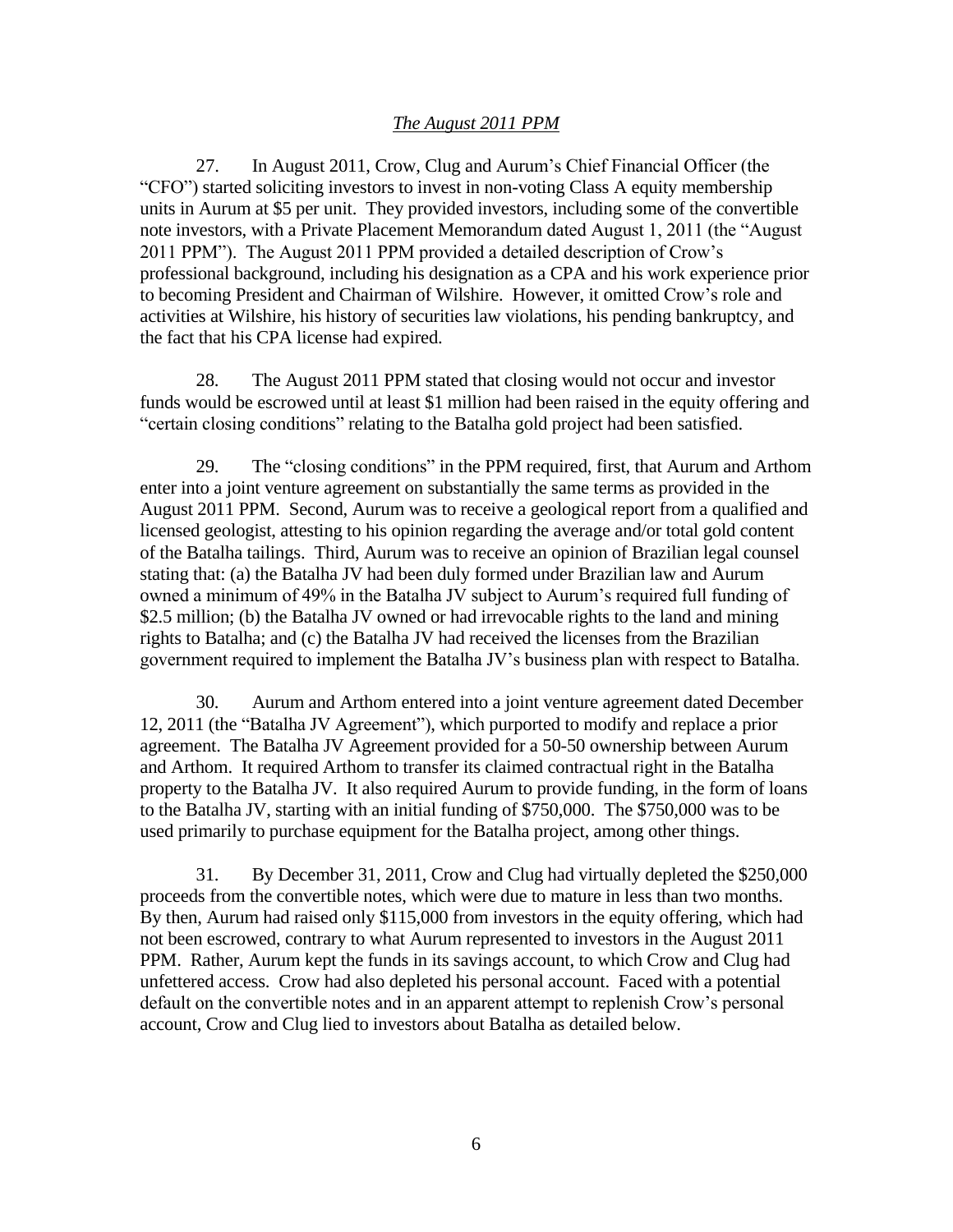#### *The December 2011 PPM and PPM Update Letter*

32. In January 2012, Aurum sent another PPM dated December 31, 2011 (the "December 2011 PPM") and an "update" letter ("PPM Update Letter") to investors, mostly convertible note holders. The PPM Update Letter included an acknowledgement of receipt and acceptance of the December 2011 PPM by the investors. The December 2011 PPM represented that no subscriptions would be accepted until Aurum had raised at least \$250,000 in equity and the PPM closing conditions had been satisfied.

33. In late January 2012, after Aurum disseminated the December 2011 PPM and the PPM Update Letter to investors, Crow and Clug accessed the purportedly escrowed equity investor proceeds to pay themselves fees.

34. Both the December 2011 PPM and the PPM Update Letter contained material misrepresentations and omissions designed to entice investors to retain or increase their investments in Aurum.

35. Specifically, the December 2011 PPM and the PPM Update Letter misled investors about Aurum's ownership interest in the Batalha property. The December 2011 PPM represented that Arthom had purchased and owned or controlled the land and rights to the Batalha property. It further represented that Arthom had contributed the property to the Batalha JV and that Batalha was "ready to initiate processing." The PPM Update Letter stated:

As you know, we started 2011 focused on acquiring an interest in Batalha, a 3,742 hectare property in northern Brazil with our partners there. We additionally wanted to complete the initial tests and geology to ascertain the reserves. We have completed all of this successfully.

36. The PPM Update Letter further stated that Aurum had "[c]losed on acquiring the 50% interest in Batalha, our Brazil gold project" and that Aurum had "satisfied the conditions of closing on the Aurum original PPM," referring to the Batalha closing conditions of the August 2011 PPM.

37. These representations were false because Aurum never acquired an interest in the Batalha property nor did the Batalha JV obtain the required mining licenses.

38. The August 2011 PPM also required that Aurum receive an opinion from Brazilian legal counsel that the Batalha JV owned or had irrevocable rights to the Batalha land and mining rights and that it had obtained the required licenses from the Brazilian authorities. This never happened. In fact, on March 8, 2012, Crow and Clug received an email from Brazilian counsel, which stated:

We still have no proof that Batalha has mining rights and land nor [sic] that it has the right to acquire such mining rights and land. We dont [sic] recommend any further investment at this point.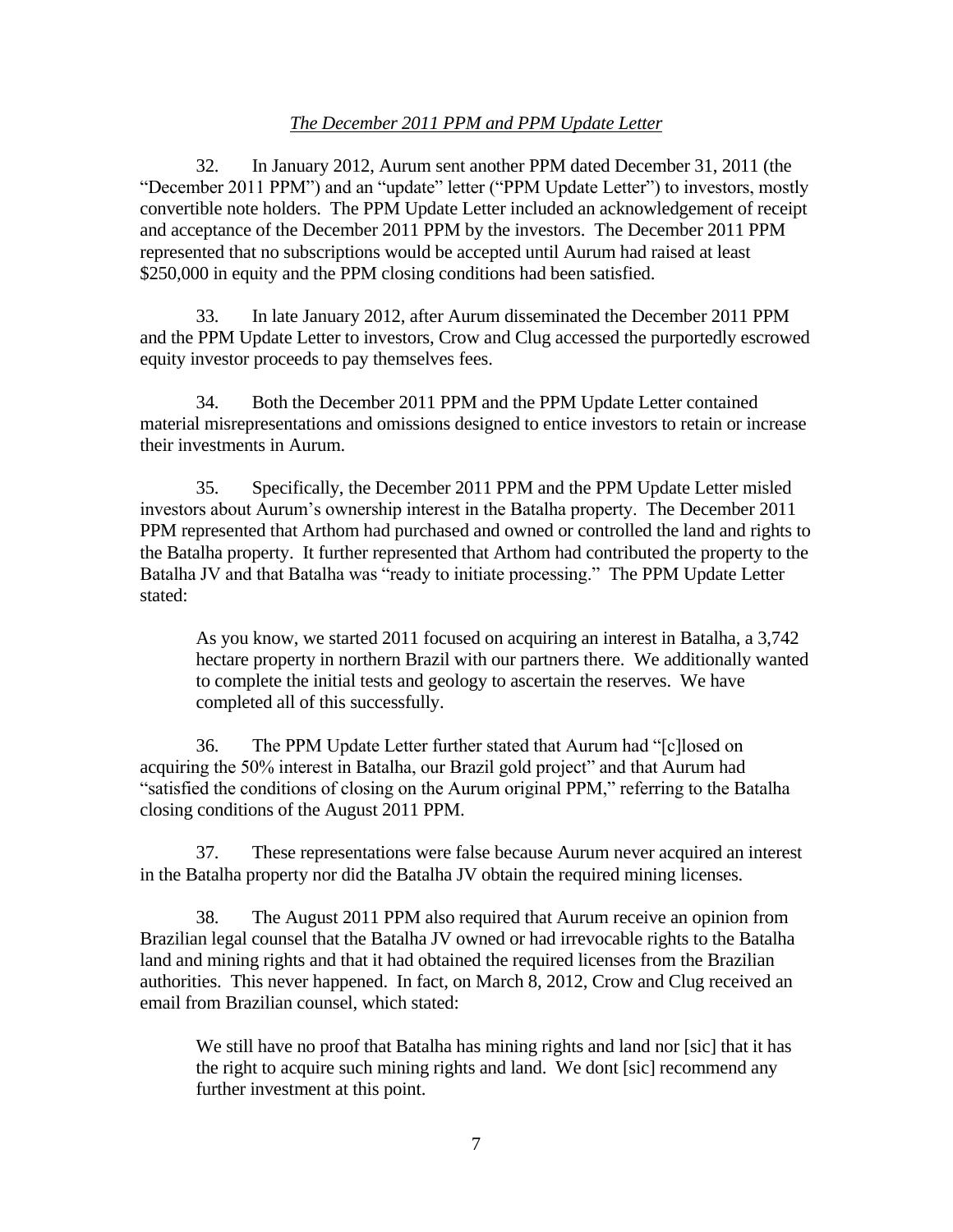39. Even after receiving this email from Brazilian counsel, Crow and Clug failed to correct the material misrepresentations and omissions about Batalha in the December 2011 PPM. Instead, they continued to falsely represent to investors that Aurum owned property in Brazil. Aurum also falsely represented that it had actually purchased land in Brazil and misled investors about Batalha's status in Aurum's 2012 quarterly update reports. Aurum never satisfied the Batalha closing conditions. Nevertheless, Aurum continued to use the December 2011 PPM and quarterly reports to solicit new investors.

40. The December 2011 PPM and PPM Update Letter also contained material misrepresentations and omissions concerning, among other things: (a) the use of investor proceeds; (b) test results and financial projections relating to the Batalha property; and (c) the acquisition of other gold properties in Peru.

41. The Aurum operating agreement represented that Aurum would provide investors with annual audited and unaudited financial statements. Aurum failed to do so.

42. Both the August 2011 PPM and the December 2011 PPM stated that Crow and Clug, through entities they controlled, had received "Class B Units in consideration of [their] efforts in organizing Aurum Mining, advancing all the costs and time, formulating its business plan, and contributing the Letter of Intent and the rights attached to Aurum Mining LLC." The PPMs also stated that Corsair was entitled to receive "incentive compensation" from gross revenues, but only after certain hurdles were reached. The PPMs stated that, "[t]he terms on which the Managers and [Corsair] will be compensated … were determined by the Managers [and no] disinterested party has confirmed the fairness of those terms … ."

43. Crow and Clug used investor proceeds to: (i) pay themselves each a salary of \$12,500 per month; (ii) collect at least \$2,000 each a month for apartments in an upscale part of Lima, Peru; (iii) draw \$1,500 each a month in cash for pocket money; and (iv) cover their living, travel and other expenses.

44. The December 2011 PPM also provided a detailed description of Crow's professional background but it omitted Crow's securities industry bars and his pending bankruptcy. Instead, it referred investors to a "data room" for details on "any past litigation" involving Aurum's managers.

45. Between mid-January and February 2012, Aurum sent the PPM Update Letter to all the note investors and urged them to convert their notes into equity with misleading information about Aurum's business prospects in Brazil and Peru. Aurum also sent the PPM Update Letter to existing equity investors inducing them to invest more money in Aurum.

46. From August 2011 to September 2012, Aurum raised approximately \$2.2 million from at least 20 investors in Florida, Connecticut and California.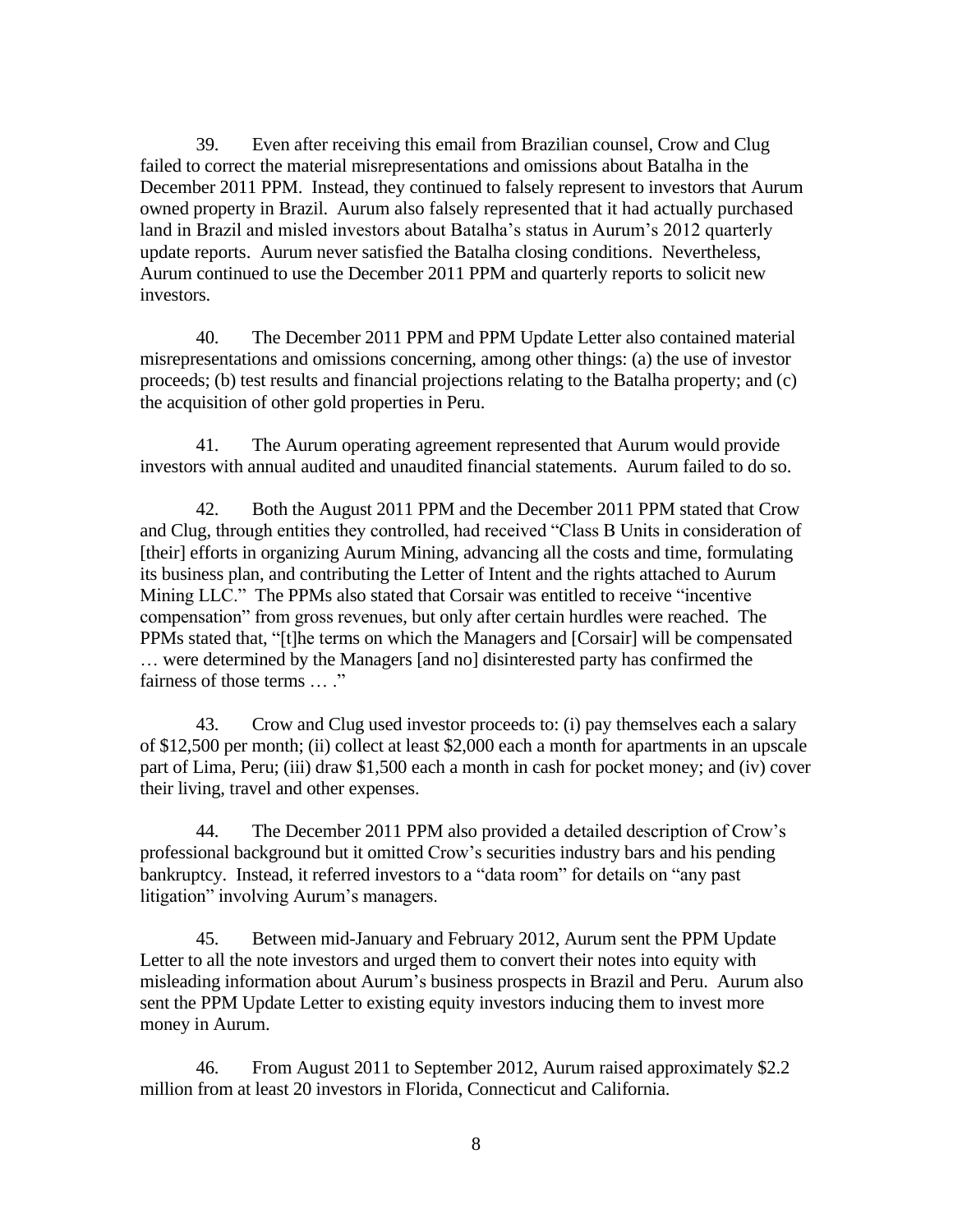#### *The Aurum Quarterly Updates to Investors*

47. In mid-2012, Aurum started sending quarterly reports to "update" existing and prospective Aurum investors which were replete with material misrepresentations and omissions about Aurum's business prospects. Through these quarterly reports, Aurum misled investors about its ownership interests in various mineral properties in Brazil and Peru, the test results obtained from those properties, and the timing of production and cash flow associated with those properties. The quarterly updates were written or reviewed by Crow and Clug.

48. For instance, the 2012 first quarter report, dated May 2012, represented that Aurum had acquired "two excellent mining concessions" in Peru, referring to the Cobre Sur and Molle Huacan concessions. To the contrary, Aurum had acquired only an option to purchase the concessions subject to meeting substantial payment obligations to the owners.

49. In addition, by April 16, 2012, Crow and Clug already knew that one of the sites, Cobre Sur, had negative test results. An American geologist ("Geologist A") tested Cobre Sur and informed Aurum that the gold values were too low to start a mining operation on the property. Notwithstanding, Clug asked whether Geologist A would produce a "project of merit" report for Cobre Sur. Geologist A declined.

50. Geologist A also tested another site, Molle Huacan, during a site visit in April 2012, accompanied by Clug and Aurum's Peruvian geologist. Subsequently, Geologist A issued a report dated October 8, 2012, concluding that "[g]iven the low average grade and small tonnage potential," Molle Huacan was "not ready for production." Nonetheless, Aurum's 2012 third quarter report dated November 5, 2012 falsely represented that the results of Aurum's metallurgy tests on Molle Huacan "have been excellent and indicate high recovery rates at lower cost."

51. The 2012 third quarter report further misled investors about the timing of production and cash flow. It stated that the first day of operational mining in Molle Huacan was projected to occur on November 25, 2012, with processing and cash flow starting by January 2013, and encouraged investors to increase their stake by November 30, 2012, indicating that it would otherwise seek funds from new investors. At least two investors increased their investments after receiving this misleading update.

52. Finally, on July 10, 2013, Clug sent a belated 2013 first quarter report to an investor. Clug wrote in the cover email that "[w]e are working hard here to get into production and processing and thus positive cash flow asap!" and that Aurum was on the verge of finishing its on-site processing plant to start processing and selling gold. The 2013 first quarter report projected that initial production and processing would occur by August 1, 2013 and the overall test results "indicate that our mineral is ideal for a high volume operation and a good fit for the leaching process [sic] plant that we are building." To the contrary, Aurum did not produce any viable amount of gold. The so-called processing plant at Molle Huacan never became operational.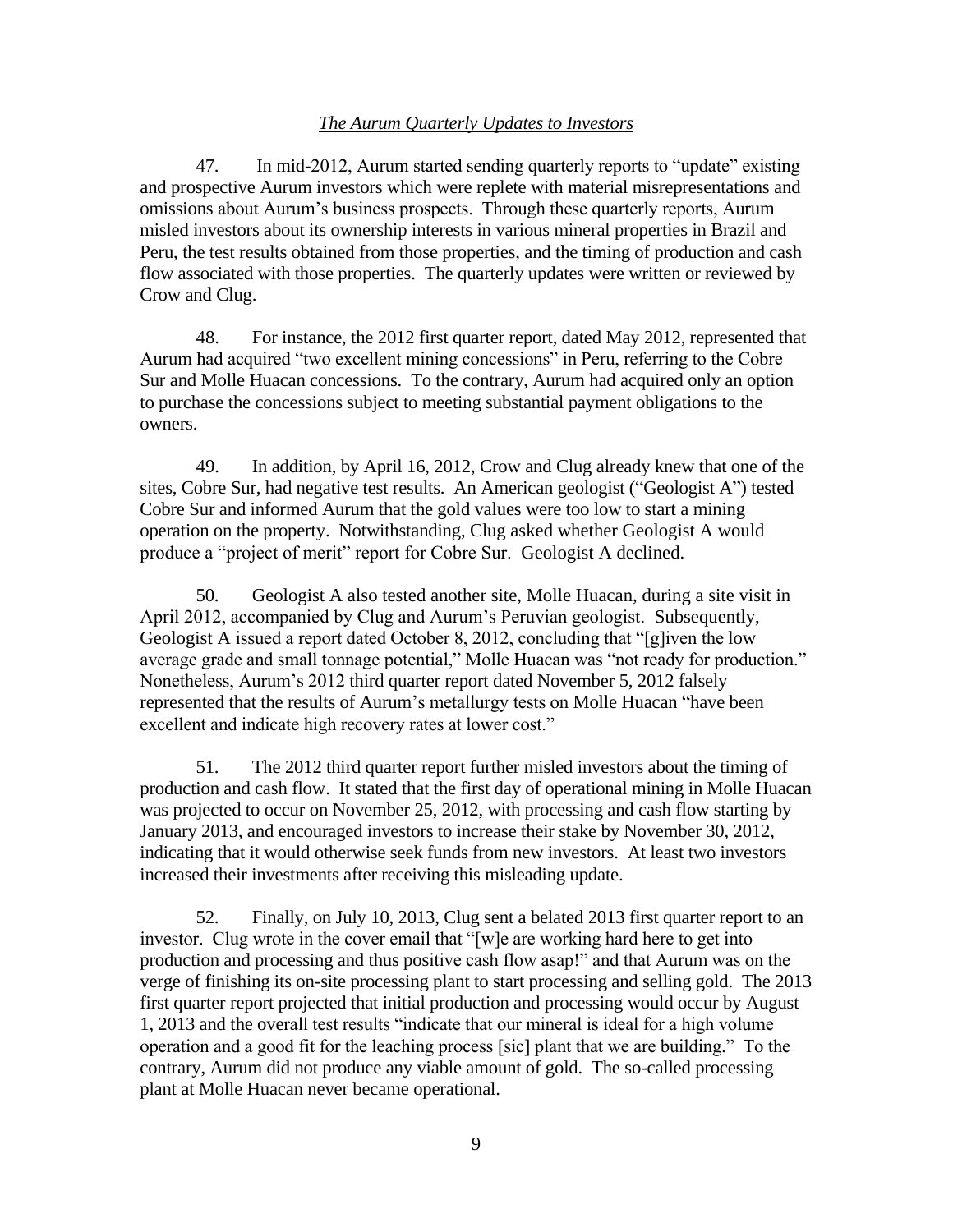## *The September 2012 PPM, January 2013 PPM, CIM Offering Circular, and Aurum Business Plan*

53. By September 2012, the approximately \$2 million raised from the equity offering was substantially depleted. Aurum then prepared a new PPM dated September 15, 2012 ("September 2012 PPM") in a bid to raise \$1 million purportedly to build a mineral processing plant and launch mining operations in Peru. Subsequently, Aurum used another PPM dated January 1, 2013 ("January 2013 PPM"), a Confidential Information Memorandum ("CIM"), and an Aurum Business Plan dated January 30, 2013 ("Aurum Business Plan"), in a bid to raise an additional \$1 million, also purportedly to build a mineral processing plant and launch mining operations in Peru. The September 2012 PPM, January 2013 PPM, CIM, and Aurum Business Plan also contained material misrepresentations and omissions.

54. The September 2012 PPM stated that Aurum had "uncovered at least 10 significant gold veins and one in which we know there is a lot of copper." It also stated that "[o]ur goal is to be able to initiate mining of the ore from Molle Huacan by the end of Q3 of 2012 and process ourselves by Q2 of 2013." The January 2013 PPM stated that "[o]ur goal is to be able to initiate mining of the ore from Molle Huacan by the end of Q1 of 2013 and process on site." The CIM represented that an independent geological report had concluded that Molle Huacan was "a project of merit with a reasonable plan for drilling to define the ore body."

55. The CIM also stated that Aurum's quick-to-production approach was "focused on generating positive cash flows quickly and the inferred gold resources of the Molle Huacan property means long-term cash flows from its operations." In addition, the CIM confirmed that Aurum had obtained all the required permits and was going into production, falsely stating that "initial production commenced in April 2013" and that Molle Huacan will be in phase 2 production in mid-2013. The CIM projected that within 5 years, Aurum will realize \$194,762,960 in net income from Molle Huacan.

56. These are material misrepresentations and omissions because they imply that Molle Huacan already had an ore body of gold and that Aurum was on the verge of producing and processing gold. Contrary to Aurum's claims, a Canadian geologist ("Geologist B") who visited Molle Huacan in February 2013 and had tested the site, found no evidence that Molle Huacan had an ore body of gold. According to Geologist B, an "ore body" is a body of mineralization that is economic to extract, i.e. sufficient to fund its exploration, development, extraction, labor, overhead, and reclamation costs, in addition to providing a reasonable return to investors. Dissatisfied, Clug tried to convince Geologist B to alter or omit some of the negative findings in his draft geological report, including the fact that Geologist B's test results showed lower gold values than those reported by Aurum's local Peruvian geologist. Geologist B declined. Eventually, Geologist B concluded that Molle Huacan did not contain any known mineral resources or reserves.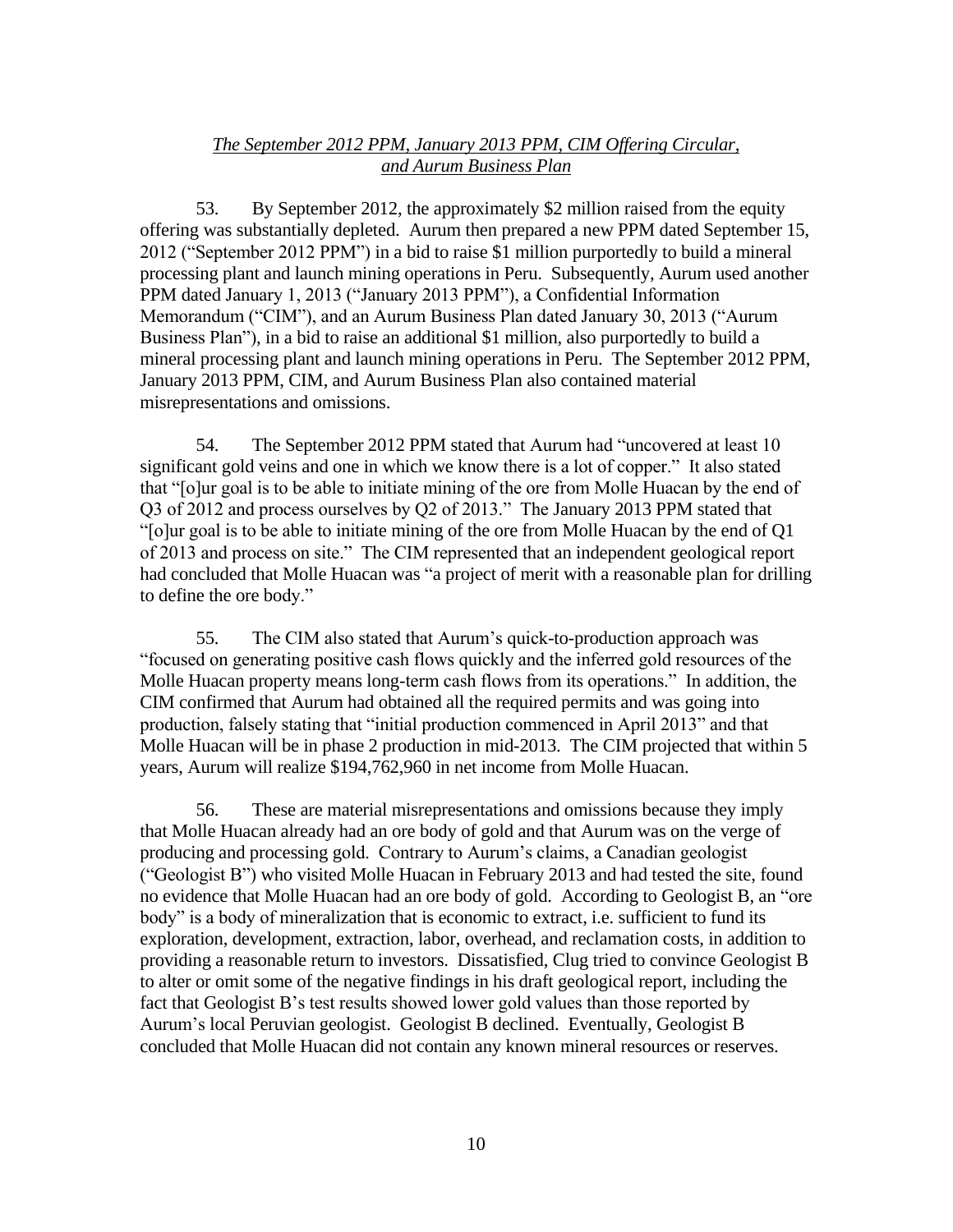57. Furthermore, the Aurum Business Plan, which was used as a marketing tool, also contained material misrepresentations and omissions. For instance, it stated that exploration had "confirmed the presence of 7 mineral veins within Molle Huacan" and that "[t]hese rosy class veins have grades between 3 grams and 25 grams of gold." It also estimated that Molle Huacan contained inferred gold mineral resources of a minimum 2,842,000 ounces" on one vein alone. Geologist B found these estimates to inaccurate and exaggerated.

58. The September 2012 PPM and January 2013 PPM referred investors to the data room for "discussion of Mr. Crow's 2008 litigation with the SEC over an investment and ownership of a broker dealer without the requisite securities license and subsequent bankruptcy following the financial meltdown of 2008."

59. From September 2012 to November 2013, Aurum raised approximately \$1.5 million from at least 10 investors in Florida, Connecticut, California, and elsewhere.

60. Crow and Clug knew or should have known that the PPMs, PPM Update Letters, the quarterly update reports, and other offering documents disseminated to investors contained material misrepresentations and omissions. Crow and Clug were Aurum's principals, and each was a managing member of Aurum. Each participated in the drafting and approval of the offering documents, and, was directly involved with Aurum's activities in Brazil and Peru.

### *Respondents Fraudulently Offer and Sell PanAm Securities*

61. On April 29, 2011, PanAm filed a Form 10 with the Commission. In its Commission filings and other offering disclosures, PanAm represented to investors that it planned to acquire and control Latin American farmland utilized for permanent crops which can be readily exported to countries that cannot competitively produce sufficient food. PanAm projected that by the end of its third year (2014), it would own 20,000 hectares with a value of \$280 million and an enterprise value of approximately \$500 million.

62. Prior to PanAm's registration of its common stock with the Commission, Crow played a lead role in directing the affairs of the company. After PanAm became a public company, Crow continued his involvement, operating behind the scenes. Crow was regularly involved in high-level senior management communications concerning PanAm's business affairs and he participated in decision-making activities. For example, Crow negotiated business deals with third parties on behalf of PanAm. Crow also attended conferences and business meetings relating to PanAm and billed his expenses to PanAm. Furthermore, Crow was instrumental in selecting officers and directors of PanAm. Crow performed oversight functions and even threatened to fire PanAm's CFO because of a delay in PanAm's Form 10-K filing with the Commission. Clug and others at PanAm kept Crow informed about PanAm's operations and business plans.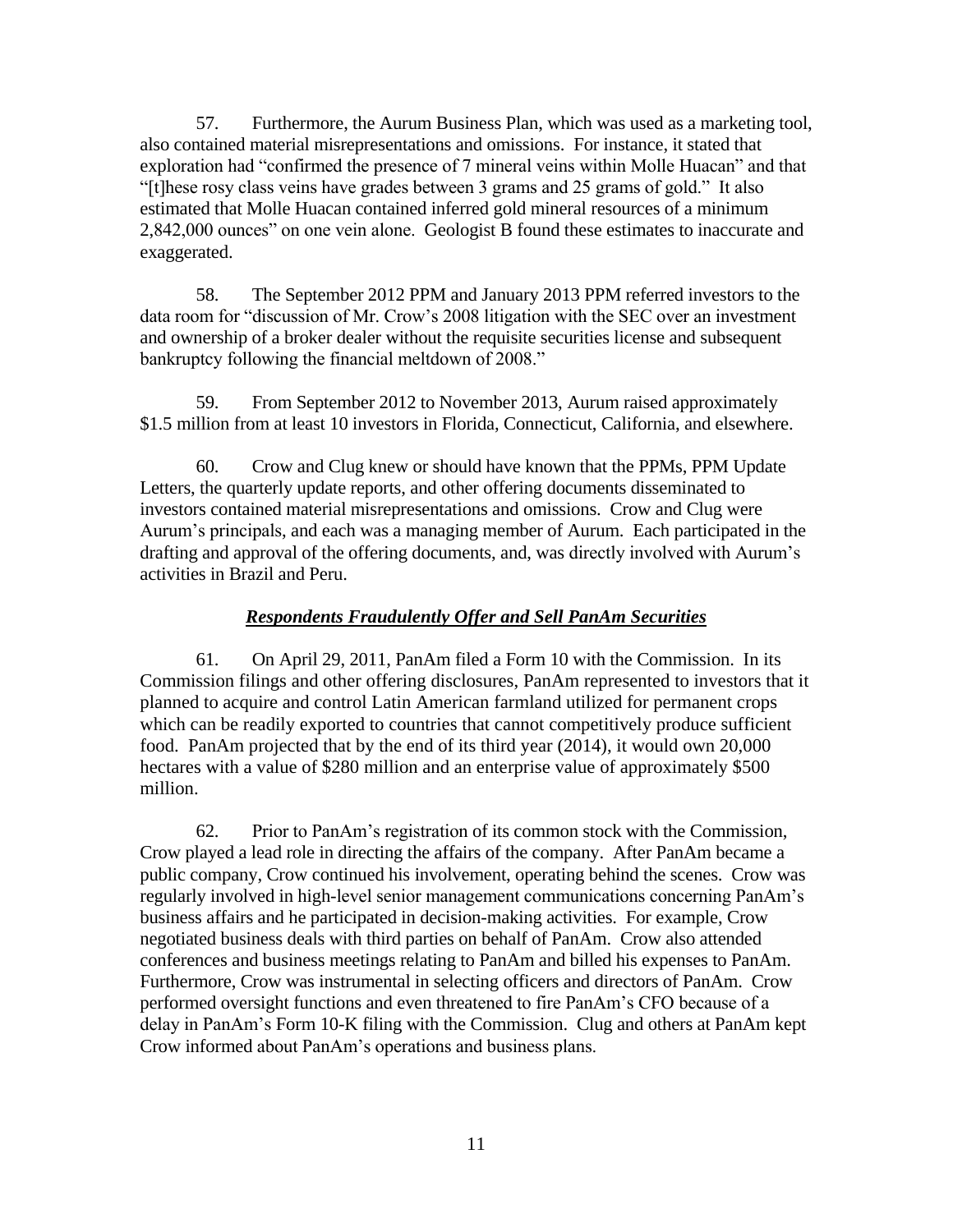63. Crow obtained two convertible notes from PanAm in March 2011 in exchange for \$25,000 in a purported "seed loan" to PanAm in 2010 and \$28,000 in purported unreimbursed expenses incurred on behalf of PanAm before it filed its Form 10 with the Commission. Crow had PanAm issue the notes to Pacific Trade Ltd., a shell entity Crow owned and controlled.

64. An advisory agreement between PanAm and Corsair dated July 6, 2012 provided that Corsair would "provide recommendations" to PanAm "in connection with management issues, equity or debt financing as well as other financial matters." Through this advisory agreement, Corsair obtained approximately \$40,000 in fees from PanAm, with at least half of the proceeds going to Crow. While PanAm's Commission filings disclosed the Corsair contract, it failed to disclose Crow's role in Corsair.

65. From at least January 2011 to March 2013, PanAm raised \$400,000 from about a dozen investors in Florida.

66. The PanAm investors signed subscription agreements which stated that they were relying only on PanAm's Executive Brief ("PanAm Brief") and any other written information furnished by PanAm (*i.e.,* Commission filings). However, the PanAm Brief dated May 2011 falsely represented to investors that PanAm had submitted an application for listing on the OTCBB in April 2011. This was materially misleading to investors because it gave them the false impression that PanAm's shares were poised to become publicly traded with a significant upside.

67. PanAm's Commission filings and offering documents failed to disclose Crow's extensive involvement with PanAm, his pending bankruptcy and the fact that he had been barred as an officer or director of a public company.

68. Furthermore, PanAm represented in its Form D filing in September 2012 that none of the initial \$320,000 offering proceeds would be used to pay the officers and directors or promoters of PanAm. This was false because by September 2012 PanAm had used a substantial portion of the proceeds to pay Crow, Clug and another individual acting as PanAm's CEO.

69. Ultimately, PanAm did not acquire a single asset in Latin America. Instead, it used at least \$100,000 of the investor proceeds to personally benefit Crow and Clug.

70. Crow and Clug each knew or should have known that PanAm's public filings and offering documents contained material misrepresentations and omissions.

71. Clug, as CEO, signed a certification as to the accuracy of PanAm's Commission filings, pursuant to Exchange Act Rule 13a-14.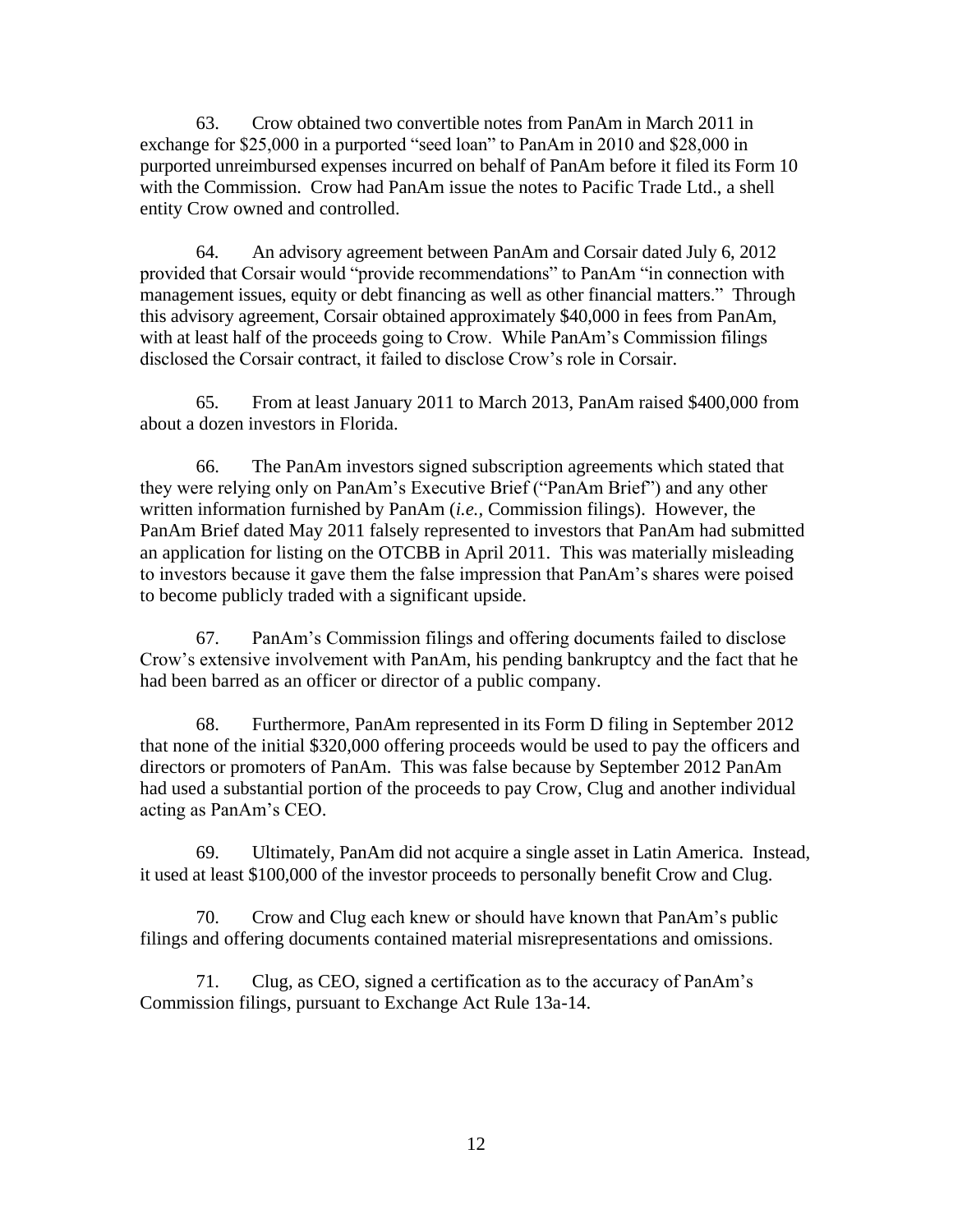## *Respondents Operated Corsair as an Unregistered Broker-Dealer*

72. In January 2012, Corsair entered into a referral agreement with ABS. The agreement required ABS to pay commissions or fees to Corsair based on the principal amount invested by any investor referred by Corsair to ABS. Shortly thereafter, Crow, Clug and Corsair's CFO facilitated a meeting between the ABS portfolio manager and Aurum investors in which the ABS portfolio manager made a marketing pitch to investors. The ABS portfolio manager informed investors that they could invest in purportedly safe GNMA bonds in the ABS portfolio earning 12% return. Crow, Clug and the Corsair CFO also participated in the preparation of a term sheet to enable investors to borrow up to 70% against the value of the investors' ABS accounts to invest in Aurum's equity offerings.

73. Between January 2012 and December 2012, Corsair referred at least six investors to ABS and received at least \$10,000 in fees in the form of transaction-based compensation from ABS as a result of investments in ABS made by those referred investors. Crow and Clug shared the fees paid to Corsair.

74. At the time Corsair received the fees from ABS, Corsair was not registered as a broker-dealer with the Commission. In addition, Crow and Clug were not registered as or associated with any registered broker-dealer. In fact, Crow had been barred from, among other things, association with any broker-dealer.

### **D. VIOLATIONS**

75. As a result of the conduct described above, Crow, Clug, Aurum, and PanAm willfully violated Section 17(a) of the Securities Act, Section 10(b) of the Exchange Act and Rule 10b-5 thereunder, which prohibit fraudulent conduct in the offer and sale of securities and in connection with the purchase or sale of securities*.* Crow and Clug willfully aided and abetted and caused such violations by Aurum and PanAm.

76. As a result of the conduct described above, PanAm willfully violated, and Crow and Clug willfully aided and abetted and caused PanAm's violations of Section 13(a) of the Exchange Act and Rules 12b-20, 13a-1 and 13a-13 thereunder, which require every issuer of a security registered pursuant to Section 12 of the Exchange Act to file complete and accurate annual and quarterly reports with the Commission.

77. As a result of the conduct described above, Clug willfully violated Rule 13a-14 of the Exchange Act, which requires that principal executive and financial officers of an issuer of a security registered pursuant to Section 12 of the Exchange Act certify to the accuracy and completeness of the issuer's annual and quarterly reports filed with the Commission.

78. As a result of the conduct described above, Crow, Clug and Corsair willfully violated Section 15(a)(1) of the Exchange Act, which prohibits any entity from making use of the mails or any means or instrumentality of interstate commerce to effect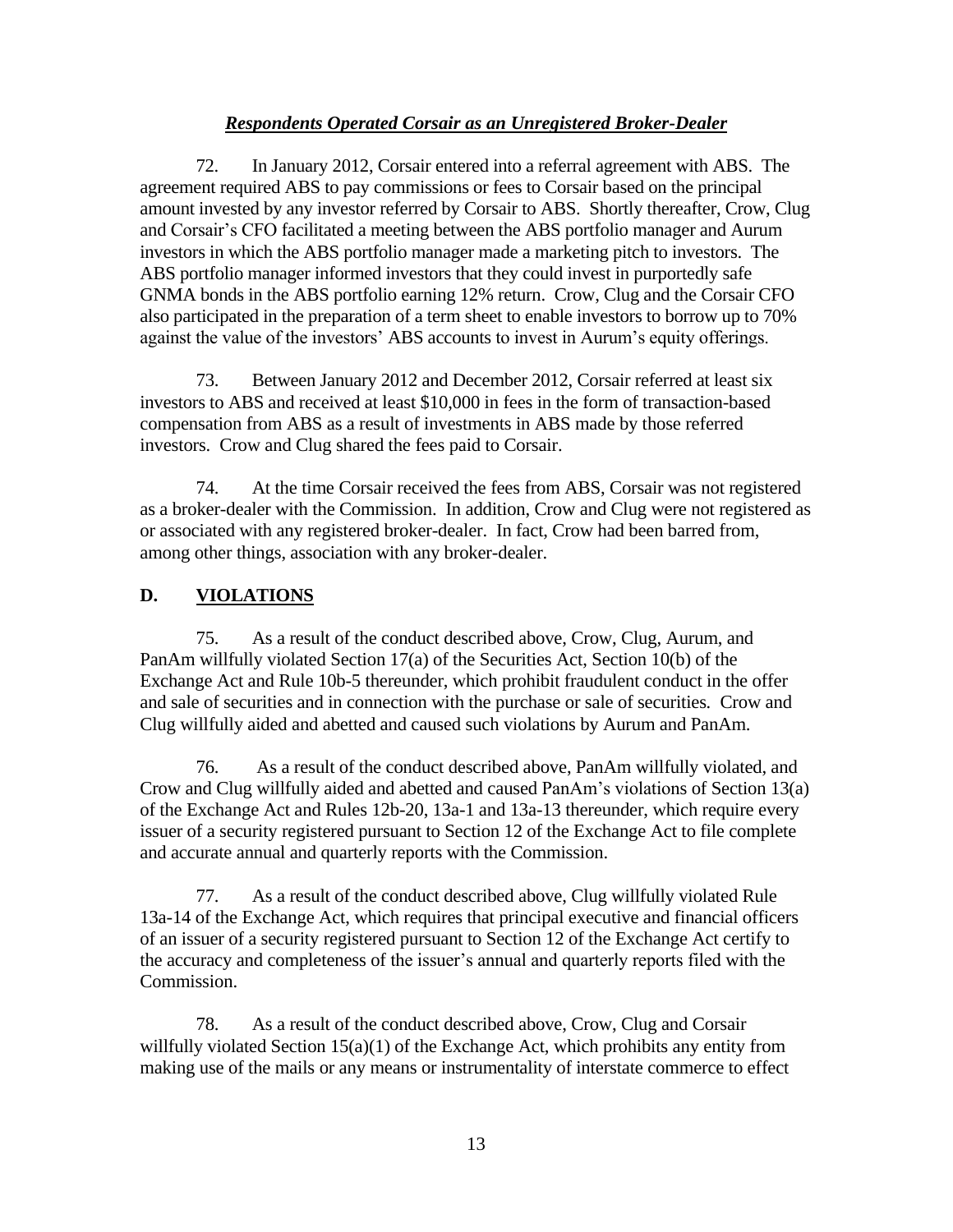transactions in securities without registering as a broker-dealer. Crow and Clug willfully aided and abetted and caused such violation by Corsair.

79. As a result of the conduct described above, Crow willfully violated Section 15(b)(6)(B) of the Exchange Act for acting as or associating with a broker-dealer while under Commission order pursuant to Section 15(b)(6)(A) of the Exchange Act. Clug willfully aided and abetted and caused such violation by Crow.

#### **III.**

In view of the allegations made by the Division of Enforcement, the Commission deems it necessary and appropriate in the public interest that public administrative and cease-and-desist proceedings be instituted to determine:

A. Whether the allegations set forth in Section II hereof are true and, in connection therewith, to afford Respondents an opportunity to establish any defenses to such allegations;

B. What, if any, remedial action is appropriate in the public interest against Respondents pursuant to Section 15(b) of the Exchange Act including, but not limited to, disgorgement and civil penalties pursuant to Section 21B of the Exchange Act;

C. What, if any, remedial action is appropriate in the public interest against Respondents pursuant to Section 9(b) of the Investment Company Act including, but not limited to, disgorgement and civil penalties pursuant to Section 9 of the Investment Company Act; and

E. Whether, pursuant to Section 8A of the Securities Act, Section 21C of the Exchange Act and Section 9 of the Investment Company Act, Respondents should be ordered to cease and desist from committing or causing violations of and any future violations of Section 17(a) of the Securities Act, Sections 10(b), 13(a), 15(a)(1) and 15(b)(6)(B) of the Exchange Act, and Rules 10b-5, 12b-20, 13a-1, 13a-13 and 13a-14 thereunder, whether Respondents should be ordered to pay a civil penalty pursuant to Section 8A(g) of the Securities Act, Section 21B(a) of the Exchange Act and Section 9(d) of the Investment Company Act, and whether Respondents should be ordered to pay disgorgement pursuant to Section  $8A(e)$  of the Securities Act, Sections  $21B(e)$  and  $21C(e)$ of the Exchange Act, and Section 9 of the Investment Company Act .

#### **IV.**

IT IS ORDERED that a public hearing for the purpose of taking evidence on the questions set forth in Section III hereof shall be convened not earlier than 30 days and not later than 60 days from service of this Order at a time and place to be fixed, and before an Administrative Law Judge to be designated by further order as provided by Rule 110 of the Commission's Rules of Practice, 17 C.F.R. § 201.110.